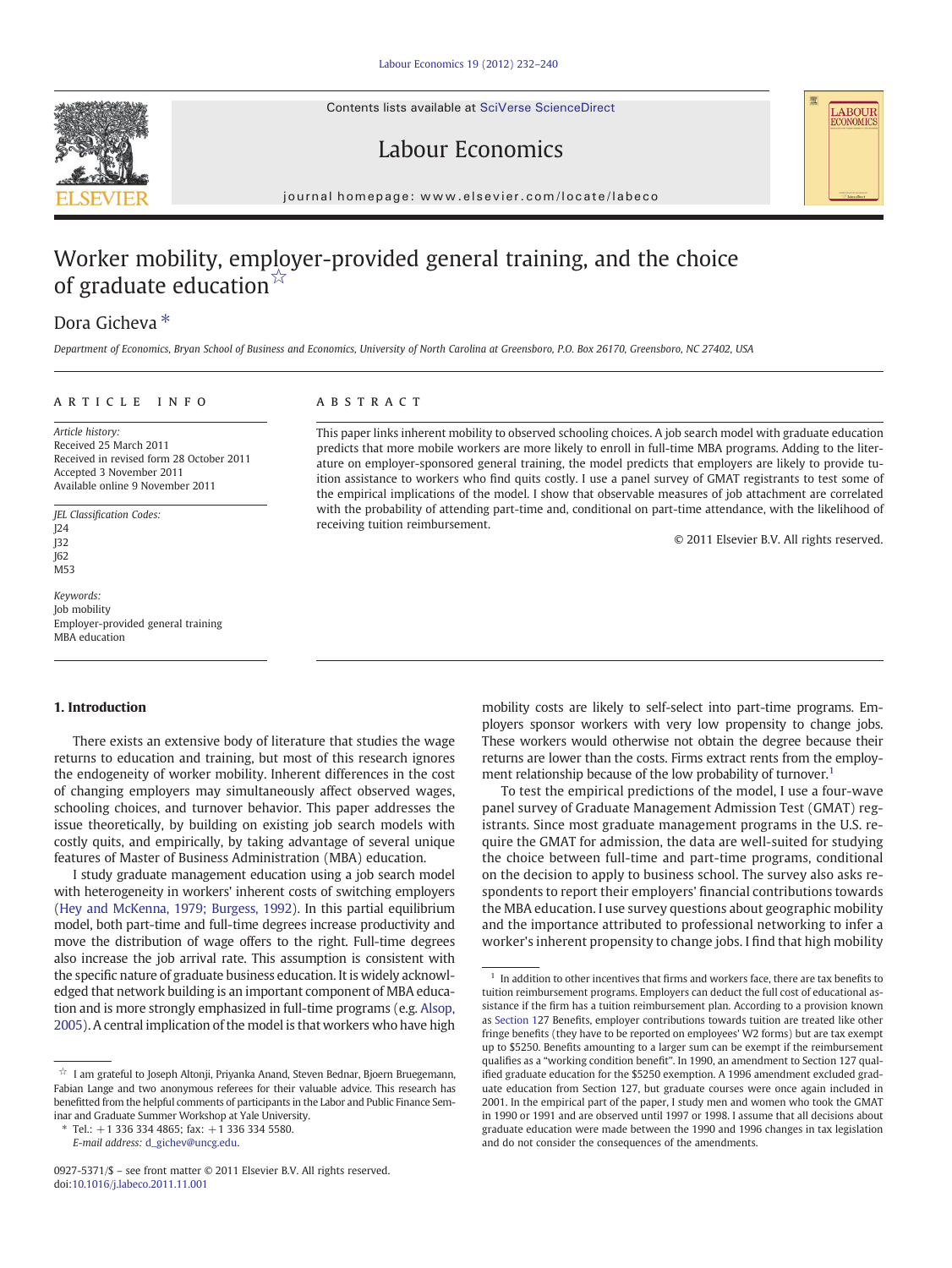costs are positively correlated with the probability of attending a part-time program and, conditional on part-time attendance, with the likelihood of receiving employer-provided tuition reimbursement. It is also consistent with the theoretical model that only about one half of part-time MBA graduates who are sponsored report a new employer in their first post-graduation survey, while about 91% of full-time business school graduates change firms after graduation.<sup>2</sup>

Because an MBA degree provides more general than firm-specific human capital, my study also adds to the literature on employerprovided general training. [Becker \(1964\)](#page--1-0) is the first to point out that in a competitive labor market firms do not have an incentive to pay for general human capital. Workers have to be paid the full value of their general skills, hence employers cannot recoup the cost of training. However, MBA education is one of many examples of a labor market setting in which firms pay for general human capital, and numerous studies have attempted to provide a justification. A key assumption in [Becker's \(1964\)](#page--1-0) theory is that the labor market is competitive; [Acemoglu et al. \(1999a\)](#page--1-0) relaxes this assumption and argues that distortions in the wage profile of skilled workers make general skills equivalent to specific skills. When employers earn higher rents at higher levels of human capital, they have an incentive to cover part of the cost of general training. [Acemoglu and Pischke](#page--1-0) [\(1999a\)](#page--1-0) proposes several causes of wage distortion, including quitting costs that are increasing with skill and complementarity between specific and general skills.

Several other recent studies examine firm-sponsored tuition reimbursement programs in the context of labor turnover. [Cappelli \(2004\)](#page--1-0) investigates tuition reimbursement programs for undergraduate education and suggests that such programs serve to attract and retain better workers. He argues that workers who receive tuition assistance are committed to staying with their employer until obtaining a degree. [Manchester's \(2008\)](#page--1-0) study presents evidence that workers who do not intend to change jobs self-select into firms that offer tuition assistance. [Benson et al. \(2004\)](#page--1-0) show evidence that tuition reimbursement programs are more effective in worker retention when employees are promoted after earning a degree. Their result is relevant for MBA education, where promotions upon degree completion are common.

My study is the first to analyze schooling decisions by looking at the choice between part-time and full-time graduate management education. Unlike other studies of employer-provided general training that treat mobility as an outcome of the training program, I model the cost of changing employers as a source of worker heterogeneity. The theory can explain several stylized facts from the literature, as well as some previously undocumented empirical relationships. The theoretical model is presented in the next section. [Section 3.1](#page--1-0) describes the data used in the empirical portion of the study. I show evidence in [Section 3.2](#page--1-0) that employers do not try to recoup the cost of tuition reimbursement by paying lower wages. Using a subsample of GMAT registrants who did not enroll in an MBA program, I test the validity of the GMAT Survey mobility measures in [Section 3.3](#page--1-0). The main implications of the model are tested in [Sections 3.4](#page--1-0) and [3.5](#page--1-0), and [Section 4](#page--1-0) concludes.

#### 2. Job search model of the returns to an MBA

#### 2.1. Setup

The theory in this section is based on models of on-the-job search with positive cost of job switching [\(Hey and McKenna, 1979; Burgess,](#page--1-0) [1992\)](#page--1-0) and employer-provided general training ([Acemoglu and](#page--1-0) [Pischke, 1999a](#page--1-0)). A worker's marginal product at firm  $j$  is a combination of general human capital  $\tau$  and a match-specific component  $s_i$ :  $\eta_i = (1+s_i)\tau$ . General human capital is acquired by obtaining an MBA degree;  $\tau$  is equal to 0 without a graduate business degree and to  $\tau$  >0 with a part-time or full-time degree. In each period employed workers meet a potential new employer with probability λ. It is often pointed out that full-time MBA programs offer better networking opportunities than part-time programs (e.g. [Alsop,](#page--1-0) [2005\)](#page--1-0), so I make the important assumption that a full-time MBA degree increases the job arrival rate:  $\lambda = \lambda_1$  with a full-time MBA and  $\lambda = \lambda_0$  for workers with a part-time MBA or without a degree, where  $0 < \lambda_0 < \lambda_1 < 1$ .<sup>3</sup>

The following sequence of events is assumed:

- 1. The worker starts in job *i* with  $\tau = 0$  and firm-specific human capital s<sub>i</sub> and decides whether to obtain an MBA degree. The job held prior to enrollment is taken as an exogenous initial condition.<sup>4</sup> A degree is obtained instantaneously at cost T that is lower for part-time students than for full-time students:  $0 < T_{pr} < T_{FT}$ . This assumption is based on the difference in the opportunity cost of part-time and full-time programs. While tuition and other monetary expenditures are comparable for the two types of degrees, full-time students spend time out of the labor force and forego almost two years of potential earnings and labor market experience. As [Table 3](#page--1-0) shows, part-time students generally do not experience a drop in hours or hourly wages, so this opportunity cost is zero for those who remain employed while enrolled in business school. There is no unemployment in the model because MBA graduates are allowed to return to their pre-MBA employer.
- 2. In each period, a new job offer arrives with probability  $\lambda$ . Upon meeting a potential new employer  $k$ , the worker draws a match-specific component  $s_k$  from a known distribution  $dF^s(x)$ . Productivity has a corresponding distribution  $dF^{\eta}(x|\tau)$ .
- 3. Given  $\eta_k$ , the firm and worker bargain over the wage,<sup>5</sup> and the worker decides whether to accept the new job or to stay with her current employer. If she decides to move, she has to pay a one-time cost  $c$ , which is constant over time but differs across workers. With firm-specific productivity  $\eta_i$  and a new draw  $\eta_k$ , a worker will accept the job if  $\eta_k > v_c(\eta_j)$  and will not change jobs if  $\eta_k \le v_c(\eta_j)$  for some reservation function  $v_c(\eta)$  that depends on c.
- 4. If the two players the worker and the new employer do not reach an agreement, the payoffs are postponed by one period, during which time the employee receives her disagreement value denoted by z and the firm receives 0.

5. A new period begins, and a new job offer arrives with probability  $\lambda$ .

The normalization that without an MBA degree  $\tau = 0$  means that the marginal product, wage, and employer value of the match all equal zero. Productivity with a graduate management degree is  $\eta_i$  > 0. The bilateral bargaining process determines a wage  $w(\eta_i)$  > 0 associated with this match-specific component and level of general human capital. All agents discount future earnings at the rate of

 $4$  The assumption that workers are employed in the initial period guarantees that a higher job arrival rate is less valuable to workers whose mobility cost is high.

<sup>&</sup>lt;sup>2</sup> Explicit lock-in contracts that require workers to remain with their firm after obtaining the degree are not the norm. The 2002 Corporate Recruiters Survey conducted by the Graduate Management Admission Council finds that 31% of employers who provide tuition assistance require employees to remain with the firm for a certain number of years. As a comparison, 72% of employers who sponsor MBA degrees have a requirement that students maintain a certain grade point average or some other MBA performance goal.

 $^3\,$  This assumption is consistent with the data. Waves 3 and 4 of the GMAT Registrant Survey ask respondents who have attended business school whether their graduate management program has "Provided [them] with the right connections to get a good job." Responses are given on a seven-point scale ranging from −3 (False) to +3 (True). Sample members who completed a full-time MBA degree average 0.409 (with a standard deviation of 1.799) in wave 3 and 0.189 (with a standard deviation of 1.921) in wave 4. Part-time graduates in the sample average  $-0.3443$  and  $-0.5086$  in waves 3 and 4 (the standard deviations are 1.615 and 1.660, respectively). The differences across type of program are highly significant.

<sup>5</sup> [Mortensen \(2005\)](#page--1-0) shows empirical evidence from matched Danish firm-worker data suggesting that bargaining is a more likely wage setting mechanism than the profit maximization wage posting game in [Burdett and Mortensen \(1998\).](#page--1-0) [Flinn \(2011\)](#page--1-0) is another recent study that introduces a job search model with endogenous schooling decisions and a Nash bargaining process that governs how the surplus from education is split between workers and firms. The main source of heterogeneity in [Flinn's \(2011\)](#page--1-0) theory is inherent ability, and the model is used to analyze the choice between high school and college.